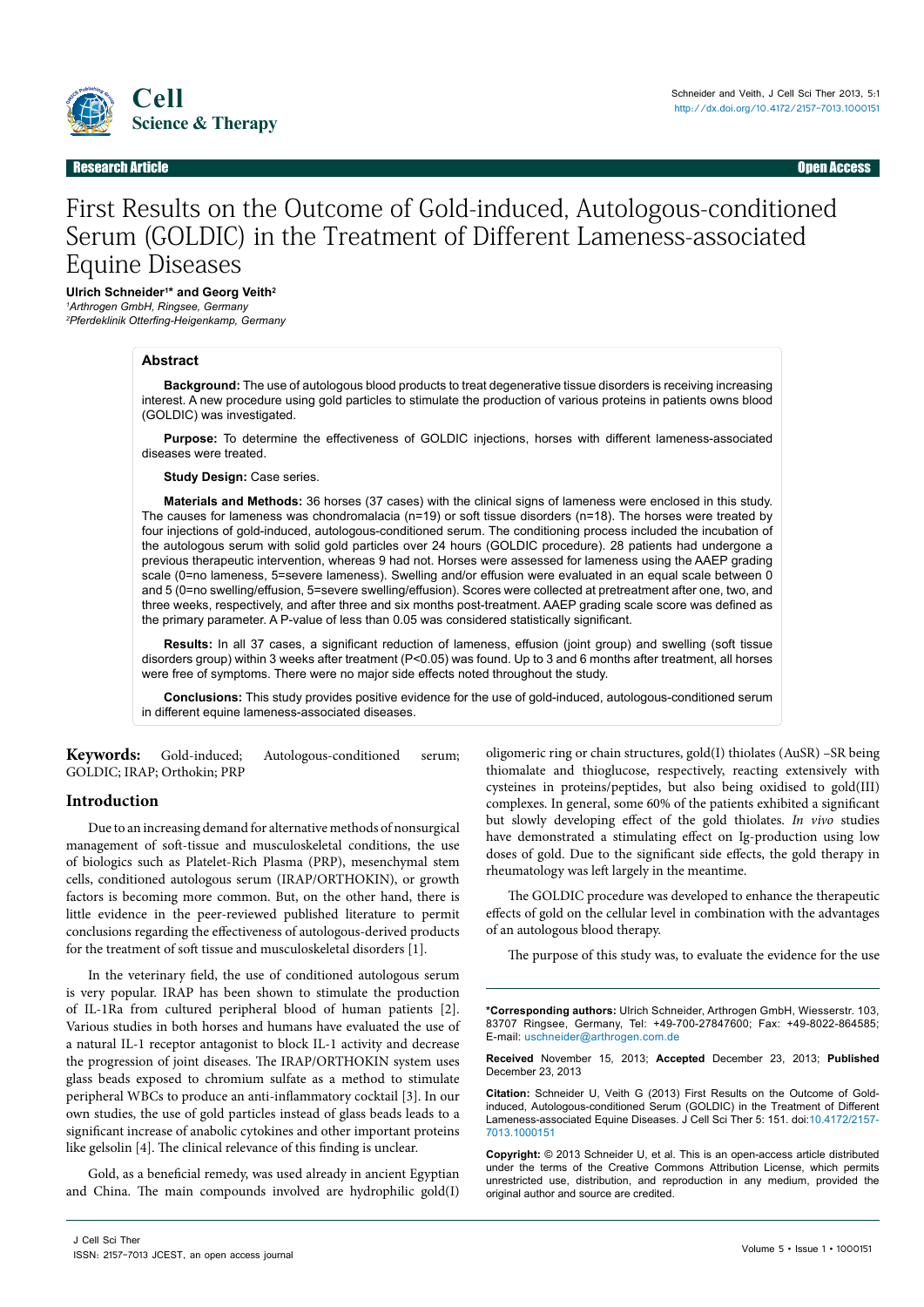of gold-induced, autologous-conditioned serum in different lamenessassociated equine diseases.

# **Materials and Methods**

This study was designed as a prospective clinical trial. 36 horses with the clinical sign of lameness were enclosed. Mean age was 10.4 (±4.8) years. One horse was treated on both sides. The cause for lameness was a cartilage demage in 19 cases and soft tissue disorders like tendinosis or sesamoidosis in further 18 cases. Most of the animals were pretreated by various methods (Table 1). At the beginning of the study, all horses were examined by an experienced veterinarian. All evaluated parameters (lameness, effusion, swelling) were documented in a standardized protocol (Table 2).

Horses were assessed for lameness using the AAEP grading scale (0=no lameness, 5=severe lameness). Swelling and/or effussion were evaluated in an equal scale between 0 and 5 (0=no swelling/effusion, 5=severe swelling/effusion). Horse examinations took place right before the treatment and at week 1, 2, 3, 12, and 24. All adverse events were documented.

The gold-induced, autologous-conditioned serum was produced in accordance to the manufacturer's guidelines (Arthrogen GmbH). The first injection was performed on Day 1 after serum incubation; the other three serum aliquots were stored at -20°C until the designated day of injection. Horses were treated by four injections of approximately 4ml of autologous conditioned serum. On Day 7, the horses began a strenuous exercise regimen five days per week for the remaining 24 weeks of the study.

#### **Power analysis**

Based on a previous pilot study a power analysis determined the number of required patients for this study. AAEP score was defined as the primary parameter. An improvement of 1 point was considered clinically important. A sample size of 35 patients was required for α=0.05 and power=0.80, considering a standard deviation of 1.2. Therefore, we included 37 cases in 36 patients in our study.

| Horse               | <b>Sex</b>   | Age (y)        | <b>Diagnosis</b>  | <b>Previous treatments</b> | <b>Morphology</b>                                         | <b>Adverse events</b>                      |
|---------------------|--------------|----------------|-------------------|----------------------------|-----------------------------------------------------------|--------------------------------------------|
| H1 right            | m            | 11             | Sesamoidosis      | HA, Tildran                | Cysts (x-ray)                                             | No.                                        |
| H <sub>1</sub> left | m            | 11             | Sesamoidosis      | HA, Tildran                | Cysts (x-ray)                                             | No                                         |
| H <sub>2</sub>      | m            | 3              | Tendinosis        | Anoids                     |                                                           | Local pain after 1. injection for 1-2 days |
| H <sub>3</sub>      | f            | 10             | Susp. lig. demage |                            | Defect 1.5 × 1.5 OA (ultrasound)                          | No                                         |
| H4                  | f            | 10             | Tendinosis        |                            | Defect 0.5 × 0.5 OA (ultrasound)                          | No                                         |
| H <sub>5</sub>      | m            | 12             | Susp. lig. demage |                            | Defect 1 × 1 OA (ultrasound)                              | No                                         |
| H <sub>6</sub>      | $\mathsf{m}$ | 16             | Osteoarthritis    | ASC, HA, Tildran           | OA III°                                                   | No                                         |
| H7                  | m            | 6              | OCD               | ASC                        | OA II-III°                                                | No                                         |
| H <sub>8</sub>      | m            | 17             | Osteoarthritis    | ASC, HA                    | OA III°                                                   | No                                         |
| H <sub>9</sub>      | m            | 18             | Osteoarthritis    | ASC, HA                    | OA III°                                                   | No                                         |
| H <sub>10</sub>     | m            | 6              | Osteoarthritis    | ASC, HA                    | OA III°                                                   | No                                         |
| H11                 | f            | 13             | Osteoarthritis    | 2 ASC, 2 HA                | OA III°, Meniscus lesion                                  | No                                         |
| H12                 | m            | 14             | Osteoarthritis    | NSAIAs, HA, ASC            | Synovialitis                                              | No                                         |
| H13                 | m            | 1              | OCD               | ASC, Chip removal          |                                                           | No                                         |
| H14                 | $\mathsf{f}$ | 16             | OCD               | ASC, Chip removal          | OA III°                                                   | <b>No</b>                                  |
| H <sub>15</sub>     | m            | 15             | <b>Arthritis</b>  |                            | Effusion                                                  | No                                         |
| H16                 | m            | 11             | Tendinosis        |                            |                                                           | Local pain after 2. injection for 3 hours  |
| H17                 | $\mathsf{m}$ | $\overline{7}$ | Susp. lig. demage |                            | Defect 1.5 × 1.5 OA (ultrasound)                          | No                                         |
| H <sub>18</sub>     | W            | 10             | Susp. lig. demage | ASC                        |                                                           | Local pain after 1. injection for 1-2 days |
| H19                 | W            | 12             | Susp. lig. demage | ASC, NSAIAs, HA+Cort       | OA III°                                                   | No                                         |
| H <sub>20</sub>     | $\mathsf{m}$ | 19             | Osteoarthritis    | NSAIAs, HA, Cort           |                                                           | <b>No</b>                                  |
| H <sub>21</sub>     | $\mathsf{m}$ | $\overline{7}$ | Susp. lig. demage |                            | Defect 1.5 × 0.5 OA (ultrasound)                          | <b>No</b>                                  |
| H <sub>22</sub>     | m            | 12             | Susp. lig. demage |                            | shock wave, NSAIAs, IRAP Defect 1.5 x 1.5 OA (ultrasound) | No                                         |
| H <sub>23</sub>     | W            | 18             | Susp. lig. demage |                            | Defect $0.5 \times 0.5$ OA (ultrasound)                   | No                                         |
| H <sub>24</sub>     | W            | 11             | Susp. lig. demage |                            | shock wave, NSAIAs, IRAP Defect 1 × 1 OA (ultrasound)     | No                                         |
| H <sub>25</sub>     | $\mathsf{m}$ | 1              | OCD               | <b>ASC</b>                 | OA III°                                                   | No                                         |
| H <sub>26</sub>     | $\mathsf{m}$ | 6              | <b>Tendinosis</b> | NSAIAs, IRAP               | Defect 1.5 × 0.5 OA (ultrasound)                          | No                                         |
| H <sub>27</sub>     | m            | g              | Osteoarthritis    |                            | decreased fexion                                          | No                                         |
| H <sub>28</sub>     | W            | 9              | Osteoarthritis    | ASC                        | OA II°                                                    | No                                         |
| H <sub>29</sub>     | m            | 11             | Tendinosis        |                            | Defect 1.5 × 0.5 OA (ultrasound)                          | Local pain after 1. injection for 2 hours  |
| H30                 | $\mathsf{m}$ | 4              | Osteoarthritis    | <b>NSAIAs</b>              |                                                           | No                                         |
| H31                 | $\mathsf{m}$ | 12             | <b>Tendinosis</b> | NSAIAs, IRAP               | Defect 1.5 × 1.5 OA (ultrasound)                          | No                                         |
| H32                 | m            | 14             | Osteoarthritis    | NSAIAs, ASC                | OA II°                                                    | Local pain after 1. injection for 1 day    |
| H33                 | m            | 6              | Osteoarthritis    | NSAIAs, ASC                | OA III°                                                   | No                                         |
| H34                 | m            | 4              | Osteoarthritis    | <b>NSAIAs, ASC</b>         | OA III°                                                   | No                                         |
| H35                 | W            | 6              | Tendinosis        | <b>NSAIAs</b>              |                                                           | No                                         |
| H36                 | W            | 16             | Osteoarthritis    | <b>NSAIAs, ASC</b>         | <b>OAIV°</b>                                              | No                                         |

**Table 1:** Demographic data of all enclosed horses. (HA=Hyluronic acid, NSAIAs=Nonsteroidal anti-inflammatory agents/analgesics, ASC=Arthroscopy, OA=Osteoarthritis).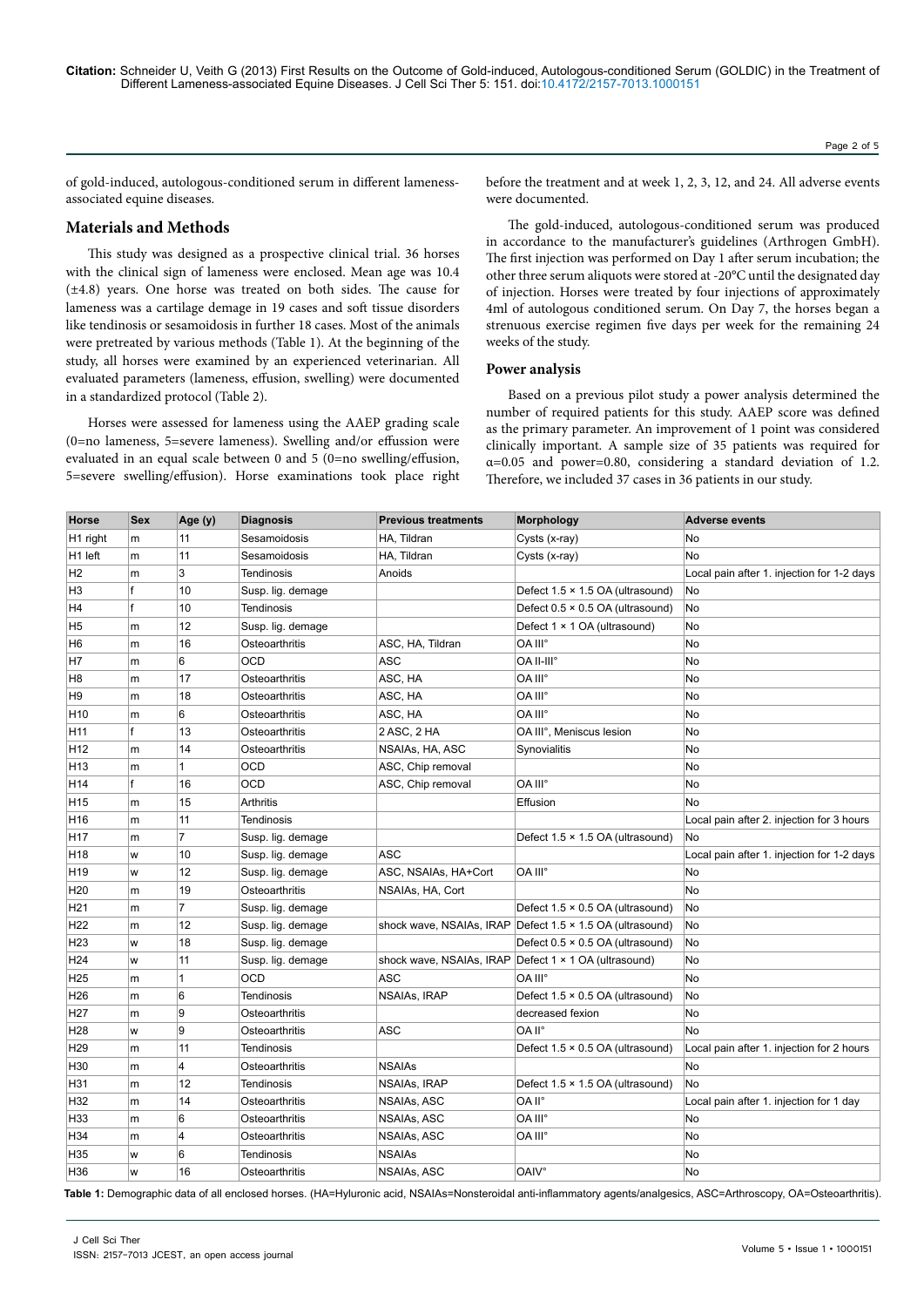## **Statistical analysis**

Statistical analysis (Sigma Stat 3.5) was performed by an independent statistician. Normality test failed in AAEP scale, effusion and swelling, therefore data were analysed by Kruskal-Wallis One Way Analysis of Variance on Ranks (Tables 3 and 4). Post hoc tests were

| Group     | N  | Missing | Median | 25%  | 75%  |
|-----------|----|---------|--------|------|------|
| Lam. Pre. | 37 | 0       | 3.00   | 2.00 | 3.00 |
| Lam. 1W   | 37 | 0       | 2.00   | 2.00 | 3.00 |
| Lam. 2w   | 37 | 0       | 1.00   | 1.00 | 2.00 |
| Lam. 3w   | 37 | 0       | 1.00   | 0.00 | 1.00 |
| Lam.3m    | 37 | 0       | 0.00   | 0.00 | 1.00 |
| Lam. 6m   | 37 | 0       | 0.00   | 0.00 | 0.00 |

H=117.6 with 5 degrees of freedom. (P=<0.0001).

The differences in the median values among the follow-up groups are greater than would be expected by chance; there is a statistically significant difference (P=1.03E-023).

All pairwise multiple comparison procedures (Student-Newman-Keuls method):

| Comparison            | <b>Diff of Ranks</b> | р | q     | P<0.05     |
|-----------------------|----------------------|---|-------|------------|
| Lam. Pre. vs. Lam.6m  | 4538.0               | 6 | 11.62 | Yes        |
| Lam. Pre. vs. Lam. 3m | 4060.5               | 5 | 12.47 | Yes        |
| Lam. Pre. vs. Lam. 3w | 2877.0               | 4 | 11.03 | Yes        |
| Lam. Pre. vs. Lam. 2w | 1976.5               | 3 | 10.10 | Yes        |
| I am Pre vs I am 1w   | 624.0                | 2 | 4.77  | Yes        |
| Lam. 1w vs. Lam.6m    | 3914.0               | 5 | 12.02 | Yes        |
| Lam. 1w vs. Lam. 3m   | 3436.5               | 4 | 13.18 | Yes        |
| Lam. 1w vs. Lam. 3w   | 2253.0               | 3 | 11.51 | Yes        |
| Lam. 1w vs. Lam. 2w   | 1352.5               | 2 | 10.34 | <b>Yes</b> |
| Lam. 2w vs. Lam.6m    | 2561.5               | 4 | 9.82  | Yes        |
| Lam. 2w vs. Lam. 3m   | 2084.0               | 3 | 10.64 | Yes        |
| Lam. 2w vs. Lam. 3w   | 900.5                | 2 | 6.88  | Yes        |
| Lam. 3w vs. Lam.6m    | 1661.0               | 3 | 8.48  | Yes        |
| Lam. 3w vs. Lam. 3m   | 1183.5               | 2 | 9.05  | Yes        |
| Lam. 3m vs. Lam.6m    | 477.5                | 2 | 3.65  | Yes        |

**Table 2:** Statistical analysis of lameness at each time point. Lameness: Kruskal-Wallis one way analysis of Variance on ranks.

| Group               | N  | <b>Missing</b> |
|---------------------|----|----------------|
| <b>Effusion</b> pre | 37 | 16             |
| Effusion 1w         | 37 | 16             |
| Effusion 2w         | 37 | 16             |
| Effusion 3w         | 37 | 16             |
| Effusion 3m         | 37 | 17             |
| Effusion 6m         | 37 | 16             |

| Group               | Median | 25%  | 75%   |  |
|---------------------|--------|------|-------|--|
| <b>Effusion</b> pre | 3.00   | 2.00 | 4.000 |  |
| Effusion 1w         | 3.00   | 1.75 | 3.000 |  |
| Effusion 2w         | 2.00   | 1.00 | 3.000 |  |
| Effusion 3w         | 1.00   | 0.00 | 2.000 |  |
| Effusion 3m         | 0.00   | 0.00 | 1.000 |  |
| Effusion 6m         | 0.00   | 0.00 | 0.250 |  |

H=57.5 with 5 degrees of freedom (P=<0.0001).

The differences in the median values among the treatment groups are greater than would be expected by chance; there is a statistically significant difference (P=3.91E-011).

All pairwise multiple comparison procedures (Dunn's method):

| Comparison          | <b>Diff of Ranks</b> | Р              | Q     | P < 0.05    |
|---------------------|----------------------|----------------|-------|-------------|
| Effusion pre vs. 6m | 63.62                | 6              | 5.857 | Yes         |
| Effusion pre vs. 3m | 56.25                | 5              | 5.116 | Yes         |
| Effusion pre vs. 3w | 44.00                | 4              | 4.051 | <b>Yes</b>  |
| Effusion pre vs. 2w | 24.79                | 3              | 2.282 | No.         |
| Effusion pre vs. 1w | 7.19                 | 2              | 0.662 | Do not test |
| Effusion 1w vs. 6m  | 56.43                | 5              | 5.195 | Yes         |
| Effusion 1w vs. 3m  | 49.06                | 4              | 4.462 | Yes         |
| Effusion 1w vs. 3w  | 36.81                | 3              | 3.389 | Yes         |
| Effusion 1w vs. 2w  | 17.60                | 2              | 1.620 | Do not test |
| Effusion 2w vs. 6m  | 38.83                | 4              | 3.575 | Yes         |
| Effusion 2w vs. 3m  | 31.47                | 3              | 2.862 | No.         |
| Effusion 2w vs. 3w  | 19.21                | 2              | 1.769 | Do not test |
| Effusion 3w vs. 6m  | 19.62                | 3              | 1.806 | No.         |
| Effusion 3w vs. 3m  | 12.25                | 2              | 1.114 | Do not test |
| Effusion 3m vs. 6m  | 7.37                 | $\overline{2}$ | 0.670 | Do not test |

Page 3 of 5

**Table 3:** Statistical analysis of effussion at each time point. **Effusion:** Kruskal-Wallis one way analysis of variance on ranks.

| Group               |      | N    | <b>Missing</b> |      |
|---------------------|------|------|----------------|------|
| Swelling pre        |      | 36   |                | 22   |
| Swelling 1w         |      | 36   |                | 21   |
| Swelling 2w         |      | 36   |                | 22   |
| Swelling 3w         |      | 36   |                | 22   |
| Swelling 3m         |      | 36   | 22             |      |
| Swelling 6m         |      | 36   | 20             |      |
| Median<br>Group     |      |      | 25%            | 75%  |
| Swelling pre        | 3.50 |      | 3.00           | 4.00 |
| Swelling 1w         | 3.00 | 2.00 |                | 3.00 |
| Swelling 2w         | 2.00 | 1.00 |                | 3.00 |
| Swelling 3w         |      |      | 0.00           | 1.00 |
| Swelling 3m         | 0.00 |      | 0.00           | 0.00 |
| Swelling 6m<br>0.00 |      |      | 0.00           | 0.00 |

H=69.5 with 5 degrees of freedom (P=<0.0001).

The differences in the median values among the treatment groups are greater than would be expected by chance; there is a statistically significant difference (P=1.33E-013).

All pairwise multiple comparison procedures (Dunn's method):

| Comparison          | Diff. of Ranks | p              | Q     | P < 0.05    |
|---------------------|----------------|----------------|-------|-------------|
| Swelling pre vs. 6m | 56.07          | 6              | 6.319 | Yes         |
| Swelling pre vs. 3m | 54.29          | 5              | 5.923 | Yes         |
| Swelling pre vs. 3w | 38.96          | 4              | 4.251 | Yes         |
| Swelling pre vs. 2w | 19.68          | 3              | 2.147 | No          |
| Swelling pre 1w     | 9.20           | 2              | 1.022 | Do not test |
| Swelling 1w vs. 6m  | 46.87          | 5              | 5.378 | Yes         |
| Swelling 1w vs. 3m  | 45.08          | 4              | 5.003 | <b>Yes</b>  |
| Swelling 1w vs. 3w  | 29.76          | 3              | 3.303 | Yes         |
| Swelling 1w vs. 2w  | 10.47          | $\overline{2}$ | 1.162 | Do not test |
| Swelling 2w vs. 6m  | 36.39          | 4              | 4.101 | Yes         |
| Swelling 2w vs. 3m  | 34.61          | 3              | 3.776 | Yes         |
| Swelling 2w vs. 3w  | 19.29          | $\overline{2}$ | 2.104 | <b>No</b>   |
| Swelling 3w vs. 6m  | 17.11          | 3              | 1.928 | No          |
| Swelling 3w vs. 3m  | 15.32          | 2              | 1.672 | Do not test |
| Swelling 3m vs. 6m  | 1.79           | $\overline{2}$ | 0.201 | Do not test |

**Table 4:** Statistical analysis of swelling at each time point. **Swelling**: Kruskal-Wallis one way analysis of variance on ranks.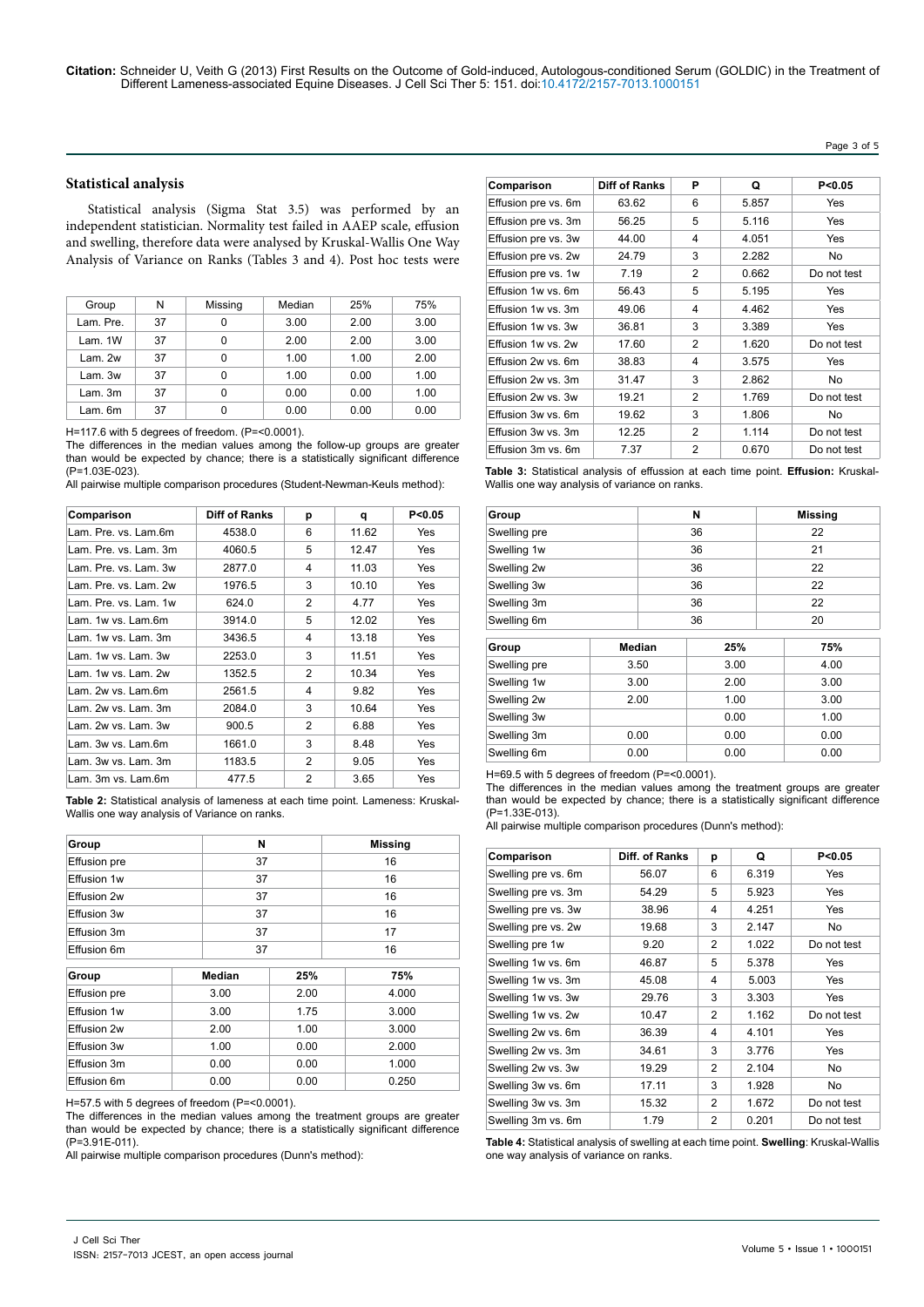**Citation:** Schneider U, Veith G (2013) First Results on the Outcome of Gold-induced, Autologous-conditioned Serum (GOLDIC) in the Treatment of Different Lameness-associated Equine Diseases. J Cell Sci Ther 5: 151. doi:[10.4172/2157-7013.1000](http://dx.doi.org/10.4172/2157-7013.1000151)151

Page 4 of 5

performed with the Student-Newman-Keuls Method up to 6 months. Reported *P* values with a level of >0.05 indicating significance. Graphs were drawn using Xact 6.02 by SciLab (Figures 1-3).

# **Results**

All 37 cases completed the study. A significant reduction of lameness, effusion (osteoarthritis group), and swelling (soft tissue disorders group) within two weeks of treatment was found. Up to 3 and 6 months after treatment, all horses were free of symptoms. A statistically significant improvement of all clinical scores was obtained from the basal evaluation, to the end of the therapy and then at both the 3 and 6 month follow-ups. The results further improved from the end of the therapy to the 6 month follow-up.

There were no major side effects noted throughout the study. 5 cases showed a local pain reaction after the injection for a few hours (maximum 48 hours in one case). This reaction occurred mainly after the first injection.

# **Discussion**

The use of autologous-conditioned serum in the treatment of several









degenerative diseases is of increasing interest in the field of human and horse medicine. Several clinical studies show beneficial results [5]. IL-1 blocking activities seem to be the most important factor in this treatment strategy [6,7]. In the IRAP/ORTHOKIN-procedure, this could be achieved by using glass beads exposed to chromium sulfate as a method to stimulate peripheral WBCs [2]. In our own in vitro studies, gold particles were used instead of glass beads to stimulate a biological response of blood cells [4].

Gold is a very well know element in the treatment of several rheumatic diseases. Analyzing the actions of gold in the different phases of an immune reaction suggests that gold plays an important role already in the initiation, namely, the uptake and presentation of foreign antigens. Thus, gold is taken up by the macrophages and stored in the lysosomes, which are called aureosomes, where gold inhibits antigen processing. Moreover, it has been shown that gold suppresses NF-kappa B binding activity, as well as, the activation of the I-kappa B-kinase. This mechanism results in a subsequently reduced production of proinflammatory cytokines, most notably TNF-alpha, interleukin-1 and interleukin-6. On the subsequent T-cell level, gold has been shown to induce an upregulation of IL-4 mRNA, resulting in a shift of the T-cell population to the Th2 phenotype. Moreover, the activation of T-cells is inhibited [8].

In the present study, a new approach using gold particles to interact with blood cells in an extracorporal setup is utilized. This procedure is called GOLDIC (gold-induced cytokines). The aim of this study was to evaluate the clinical efficacy of this procedure in horses with different lameness-associated diseases. After performing the GOLDIC injections the horses showed a significant reduction of lameness, effusion (joint group) and swelling (soft tissue disorders group) within 3 weeks after treatment (P<0.05). Up to 3 and 6 months after treatment, all horses were free of symptoms. The therapy was well tolerated. A local pain reaction after the injection could be found in only 5 cases for a short period of time. There were no major side effects noted throughout the study. The evaluation of collected blood samples from the different treated horses could not be performed due to a technical problem of the storage procedure.

The analysis of blood samples with human blood showed that the GOLDIC technology triggers increased production of certain cytokines and important proteins like gelsolin [4]. Gelsolin is a highly conserved, multifunctional actin-binding protein with an extracellular